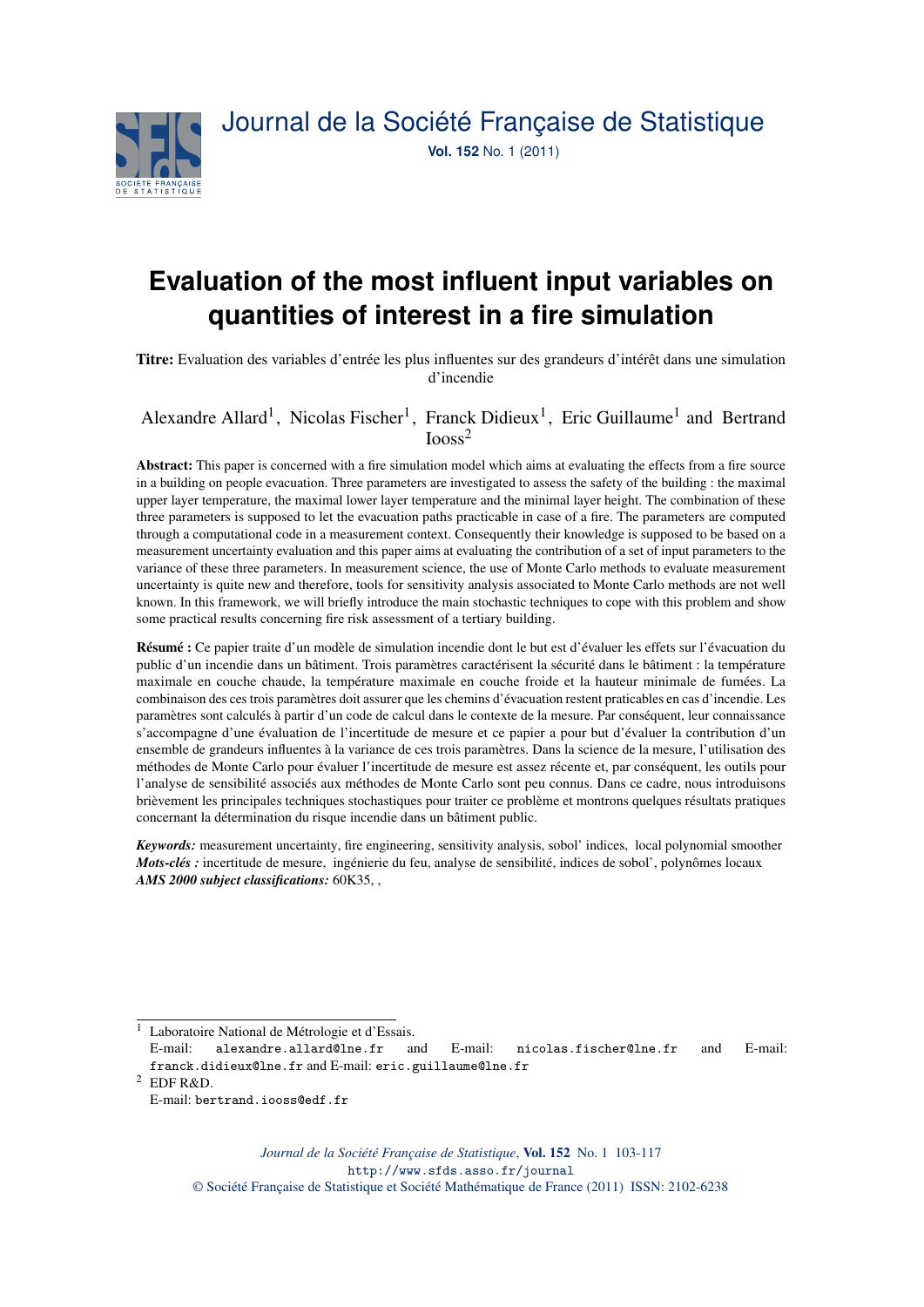### 1. Introduction

In measurement science, the accuracy of the results is very important, even more when safety of people is concerned. As a consequence, the evaluation of measurement uncertainty is an important tool for many reasons. In such a science, it is essential to estimate the reliability of a measurement because the true value of the measurand (the quantity to be measured) cannot be exactly known. Moreover, when a measurement process leads to a conformity assessment, the uncertainty has also to be taken into account. The evaluation of measurement uncertainty enables to avoid as much as possible bad decisions that may have a large impact in a field such as safety for example. Also, the metrologist aims perpetually at improving the measurement process, and reducing the measurement uncertainty. That's why a suitable sensitivity analysis, which must be able to point out the most influent input quantities, is required.

In this study, we are interested by a fire simulation model which aims at evaluating the effects from a fire source in a building on people evacuation. In the presence of a fire source in a public building, it is important that people have enough time to evacuate. The evaluation of the possibility to escape, as well as the Available Safe Egress Time (ASET) is linked to tenability criteria (temperature, free of smoke height, heat fluxes, toxicity, etc.) and therefore to the effect of fire on people [7]. In case the fire is strong enough relatively to the volume it occurs in, smoke and gases emitted by the fire goes up by buoyancy and accumulate under the ceiling. Stratification is observed and two zones may be ideally defined : the upper layer containing hot gases and smoke, and the lower layer, containing colder air, separated by an interface known as the neutral plane. In this case, the evaluation of the effects of fire on people may be done using simplified zone models, that strongly relies on this stratification hypothesis. Using Ordinary Differential Equations systems, such models allow to calculate output quantities related to the tenability criteria, such as the lower and upper layer temperatures and the height of the neutral plane, also know as the "layer height".

The software CFAST (v6.1) [17] allows to compute those parameters. This code needs, among others, input data characterizing the dimensions of the studied volume (area, height), its openings (height and width), inside and outside temperatures and properties of the fire source (Heat release rate, through heat release rate per unit area and surface area). Associated with a pre and posttreatment EXCEL workbook developed by LNE, this code may be used to evaluate thousands of fire scenarios, then allowing a statistical post analysis.

Today, there is no direct statement in fire regulation on how to deal with uncertainties using computational codes, nor formal requirement to do so. However, because computational codes are used in Fire Safety Engineering to determine whether people may survive or not, it is of much importance to assess the quality of their outputs. They therefore should be investigated against sensitivity and variance, in the same manner as measurements during real tests are, in order to have a better knowledge on how the output quantities are distributed.

Consequently, the ISO Technical committee ISO/TC 92, Fire safety, Subcommittee SC 4, Fire safety engineering [9], has issued in 2008 the ISO16730 standard. This standard addresses the assessment, verification and validation of calculation methods for fire safety engineering in general, and its Annex A summarizes notions about measurement uncertainties. An example of such an assessment is currently under publication concerning CFAST [16] [10].

In the present study, the variables of interest are three parameters that may be lethal beyond a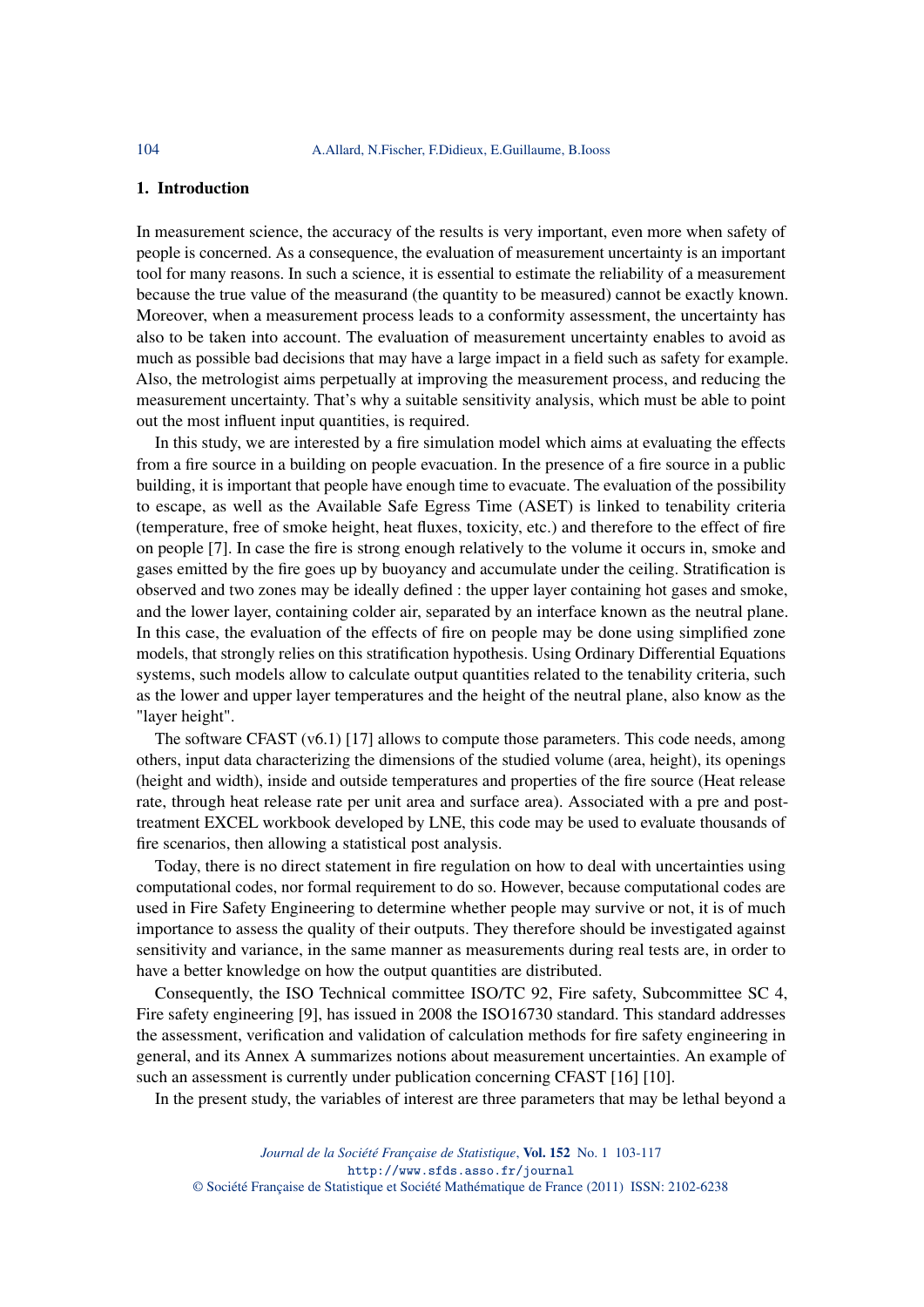given threshold, therefore subject to a strong regulation: the maximal upper layer temperature, through the radiating effect of smoke on people situated below, lower layer temperature and its direct effect on body temperature, and the minimal layer height indicating whether evacuees are under or in the smoke. All of them are represented in figure 1. These three parameters allow to evaluate if the evacuation paths remain practicable in case of a fire. The statistical analysis of these three output quantities deals with the standard deviation (which is also called standard uncertainty). It is determined using a Monte Carlo method and some sensitivity indices are investigated to point out the input quantities that are the most important to characterize these three safety criteria.

In this study, the computational time and the total number of input quantities, characterizing the dimensions of the room and openings and the properties of the fire determine what kind of sensitivity index is the most adapted. The Standardized Rank Regression Coefficients (SRRC) [1] and the variance-based sensitivity indices (estimated via Sobol's method [8], FAST technique [1] and local polynomial smoothers (LPS) [15]) are investigated.

In the following section, the different quantities involved in the fire simulation are detailed. Then, different kinds of sensitivity indices are presented and discussed in the contexte of measurement uncertainty. Finally, the practical case results are discussed.



#### 2. Input data of the simulation model

FIGURE 1*. Illustration of the fire simulation*

CFAST allows to take into consideration many input parameters. The set of parameters has been reduced to only eight parameters (see figure 1) that are suspected to be the most important regarding the output quantities.

Temperatures both inside and outside the building have been chosen to be representative of what is often found in France. Outside temperature (denoted as *Text*) could vary between −20 °C and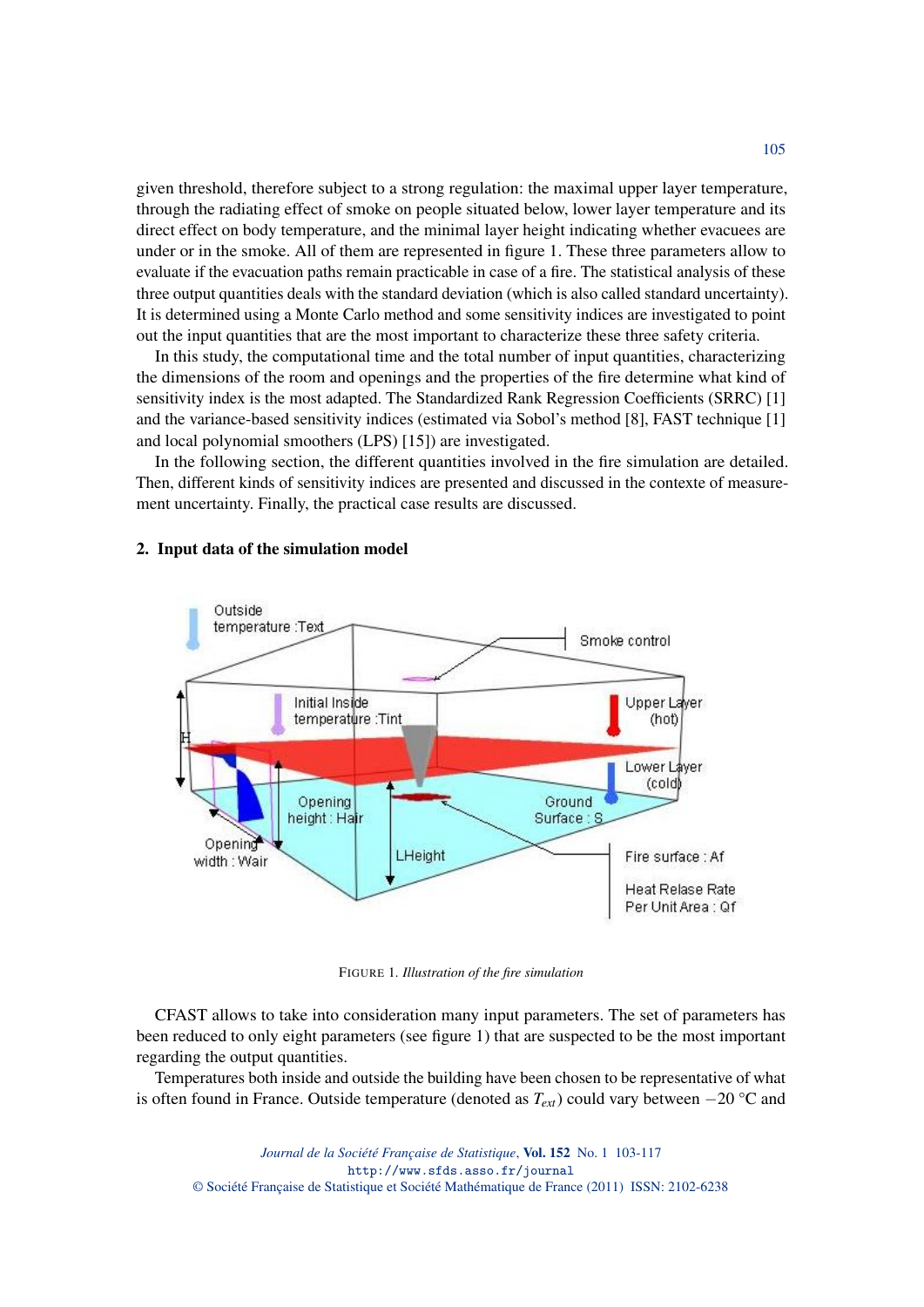$+40$  °C which are mean extreme values found in France according to meteorological survey. The chosen distribution law is normal with a standard deviation equal to the third of the semi-length of the interval of variation. Inside temperature (denoted as  $T_{int}$ ) could vary between +15 °C and  $+27$  °C according to extrema found in ISO7730 standard "Ergonomics of the thermal environment - Analytical determination and interpretation of thermal confort using calculation of the PMV and PPD indices and local thermal comfort criteria". The chosen distribution law is normal with a standard deviation equal to the third of the semi-length of the interval of variation.

The studied volumes have a floor surface area  $(S)$  from 300 m<sup>2</sup> to 1000 m<sup>2</sup>, representative of many single volumes found in public buildings. The chosen distribution law is uniform. As covered area of a building (rectangular vs square) was found of negligible influence in a preliminary study, all buildings have been modeled as squares.

The ceiling height (*H*) for these volumes has been chosen between 6 m and 15 m with a uniform distribution. For this application case, going under this 6 m limit would have required extra care and validation on a physics point of view, which was not in the scope of this statistical study. However, this will be considered in further studies, as there are of course volumes where ceiling height is under that limit.

Passive smoke control by roof vents was considered in this study, as the French regulation stipulates it: the surface area of the vents was equal to 0.5 % of the total floor surface.

For simplicity purposes, the openings of the building have been considered as a single opening, with height (*Hair*) varying between 2 m and 6 m (assuming a uniform distribution), and a width (*Wair*) dependent of the dimensions of the building, from 20 % to 80 % of its width (a triangular distribution has been chosen). According to the regulation, the surface of this opening has to be high enough (more than 1.5 times the smoke vents surface) to ensure a proper ventilation and the efficiency of the smoke control system. Considering the chosen ranges, this is always the case in the present study.

The fire has also been considered according to the French regulation. In the smoke control chapter of this regulation, the fire to be taken into account to assess smoke control systems is conventionally considered as a surface, noted *A<sup>f</sup>* [6], associated with a heat release rate per unit area, noted  $Q_f$ . This surface may be 9 m<sup>2</sup>, 18 m<sup>2</sup> or 36 m<sup>2</sup>, depending on the main purpose of the building. In the present study, surfaces  $(A_f)$  from 1 m<sup>2</sup> to 36 m<sup>2</sup> have been considered, using an uniform law. For smoke control engineering studies, usage is to consider a heat release rate per unit area  $(Q_f)$  that lies between 300 kW/m<sup>2</sup> and 500 kW/m<sup>2</sup> . These bounds have been kept for this study. The chosen associated law is an uniform one.

By multiplying the surface by the heat release rate per unit area, this leads to fires with heat release rates from 300 kW to 18 MW. As the extent of the ranges that are used for surface and heat release rate per unit area are greatly different, one should expect the surface of the fire to be much more influent: in this model, effects from the fire are linked to its global heat release rate. Thus, as the surface is the most influent parameter in the calculation of the global heat release rate by the fire, it may be the most influent parameter on the output data.

#### 3. Measurement uncertainty and sensitivity coefficients

In metrology, the expression "standard uncertainty" is defined as the standard deviation of the measurand. Two reference guides are available to evaluate measurement uncertainty: the Guide to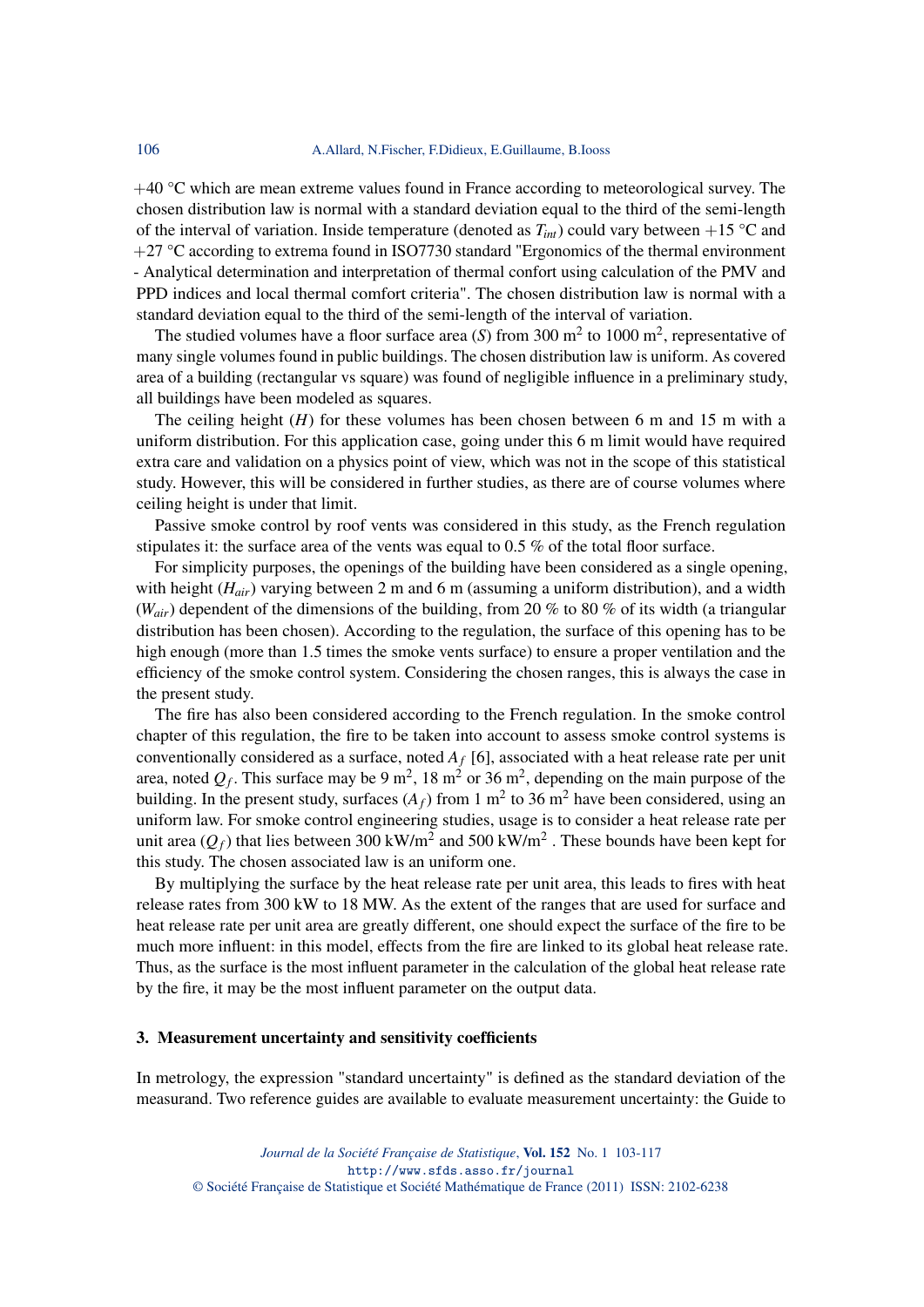the evaluation of Uncertainty of Measurement [4], which deals with a Taylor quadratic approximation, and its supplement 1 [5], which deals with Monte Carlo Methods. Both methods rely on the same modeling of the measurement process. The measurement uncertainty framework (see figure 2) is derived from the common framework developed by the European Safety, Reliability and Data Association (ESReDA) [12, 13, 14].



FIGURE 2*. Evaluation of measurement uncertainty framework*

The variable of interest, called measurand and denoted as  $Z \in \mathbb{R}$ , is obtained as the output of a computational code, interpreted as a function *f* of the set of input quantities  $(X_1, ..., X_n) \in \mathbb{R}^n$ :

$$
Z = f(X_1, \ldots, X_n). \tag{1}
$$

#### *3.1. The Taylor quadratic approximation*

The reference method that is being used for nearly twenty years relies on a Taylor series approximation of the measurement function *f*. First order Taylor approximation is used most of the time but second order ones may be used when the non linearity of the measurement function is significant. In metrology, the uncertainties associated to the measurements are often quite low. In such a case, the first order Taylor approximation is a satisfying approximation of the measurement function and the variance of the measurand is taken as the variance of the Taylor approximation.

$$
V(Z) = \sum_{i=1}^{n} \left(\frac{\partial f}{\partial X_i}\right)^2 V(X_i) + 2 \sum_{i=1}^{n-1} \sum_{j=i+1}^{n} \left(\frac{\partial f}{\partial X_i}\right) \left(\frac{\partial f}{\partial X_j}\right) \text{Cov}(X_i; X_j)
$$
(2)

*Journal de la Société Française de Statistique*, Vol. 152 No. 1 103-117 http://www.sfds.asso.fr/journal © Société Française de Statistique et Société Mathématique de France (2011) ISSN: 2102-6238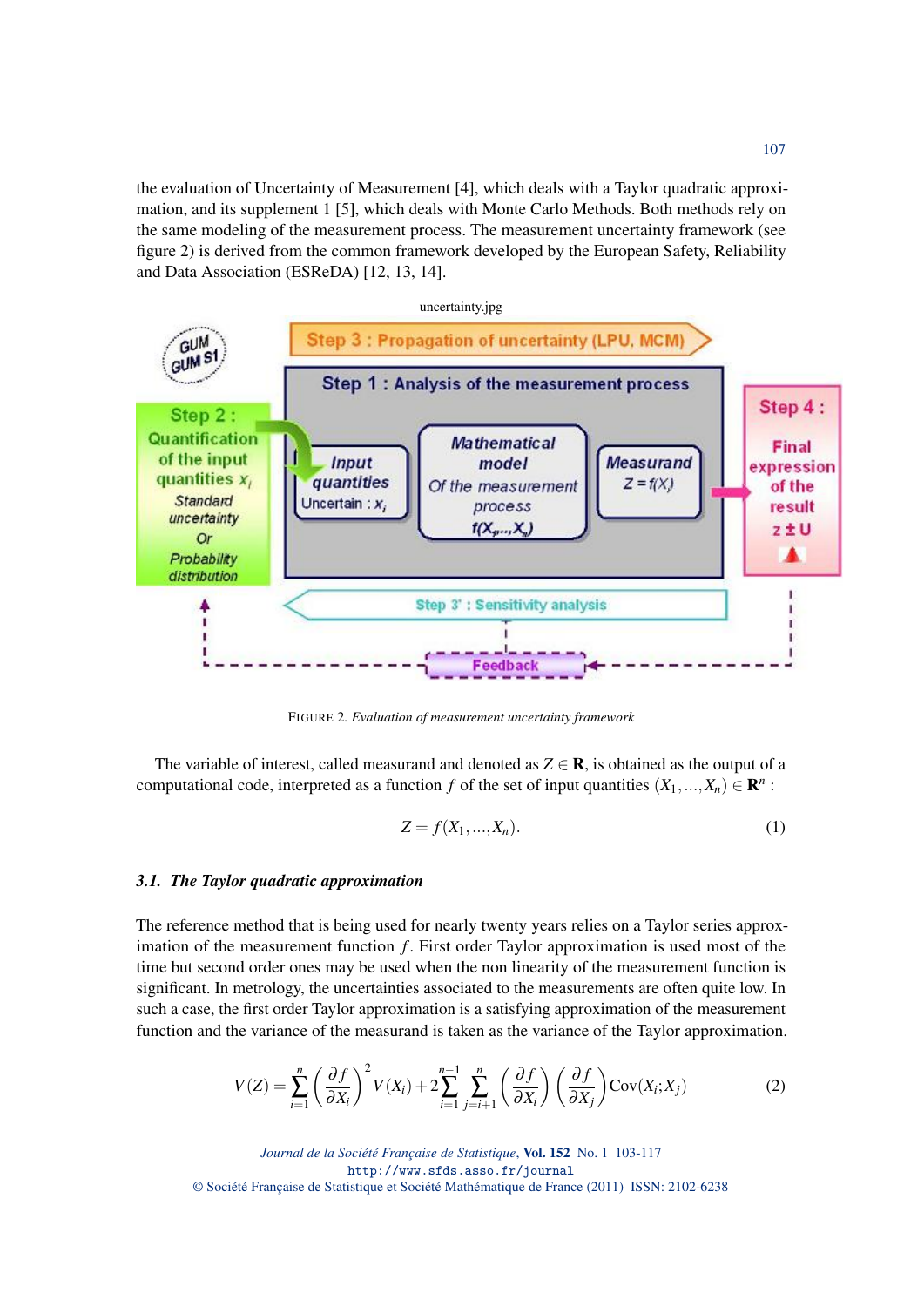where  $V(\cdot)$  and Cov $(\cdot)$  denote the variance and covariance operators, and  $\left(\frac{\partial f}{\partial x}\right)$ ∂*X<sup>i</sup>* ) is evaluated for  $X = E(X)$ .

The partial derivatives, computed at the best estimate  $E(X)$  of the input vector  $(X_1, ..., X_n)$  are taken as the sensitivity coefficients for each input quantity, but they evaluate the sensitivity only around the best estimate point. Therefore, these indices are called local sensitivity indices. In opposite, global sensitivity indices [3] can be estimated by Monte Carlo methods. These indices allow to quantify the contribution of each input quantity to the overall variability of the measurand.

## *3.2. Monte Carlo Methods*

Whereas a first order Taylor approximation may be inaccurate in the presence of non linearity or interactions in the measurement function, such an hypothesis is not required for the valid application of Monte Carlo methods. They have recently been introduced in the metrological community, in order to deal more easily with non linearizable or complex measurement models such as computational codes. A probability distribution is assigned to each input quantity, regarding the available information about the quantity. This leads to an empirical distribution for the measurand from which many statistical parameters may be estimated such as the mean, which is considered as the best estimate of the measurand, the standard deviation, which is taken as the standard uncertainty and the empirical percentiles that define an interval of possible values for the measurand.

Regarding sensitivity analysis, the supplement 1 to the GUM [5], which provides guidance to use Monte Carlo Methods to evaluate measurement uncertainty, proposes only one method to evaluate the sensitivity : the One-At-a-Time indices. It consists in analyzing the effect of varying one model input quantity at a time while keeping all the others fixed. It's a suitable sensitivity index in cases where no interactions are involved, but the computational time of these indices, which is equal to  $n.M$  where  $n$  is the total number of input quantities and  $M$  is the total number of Monte Carlo simulations, may be very high. Thus, another sensitivity index is required to deal with more complicated measurement models.

Many goals may lead to conduct a sensitivity analysis [1]. As far as measurement uncertainty is concerned, the main objective is to prioritize the input quantities according to their respective contribution to the variance of the output quantity. The input quantities, for which a decrease of the variance implies the strongest decrease of the variance of the output quantity, have to be determined. This study leads to a general discussion about sensitivity analysis associated with the evaluation of measurement uncertainty. A simple sensitivity index can be performed if the relationships are monotonic: the Standardized Rank Regression Coefficient (SRRC) [1]. Sobol' sensitivity indices [8] estimate higher order terms, but with the crude Monte Carlo estimation technique, many evaluations of the model are needed in order to get good confidence, which is very important in measurement science. FAST (Fourier Amplitude Sensitivity Test) [1] method may be then used to compute Sobol' indices with a smaller simulation number. If total sensitivity indices are greater than first order indices, then second order indices may be computed using local polynomial smoothers [15].

In the following sections, the basis of the sensitivity methods are exposed as well as the sensitivity results of a practical case about the assesment of the propagation of energy and effluents from a fire source in a room.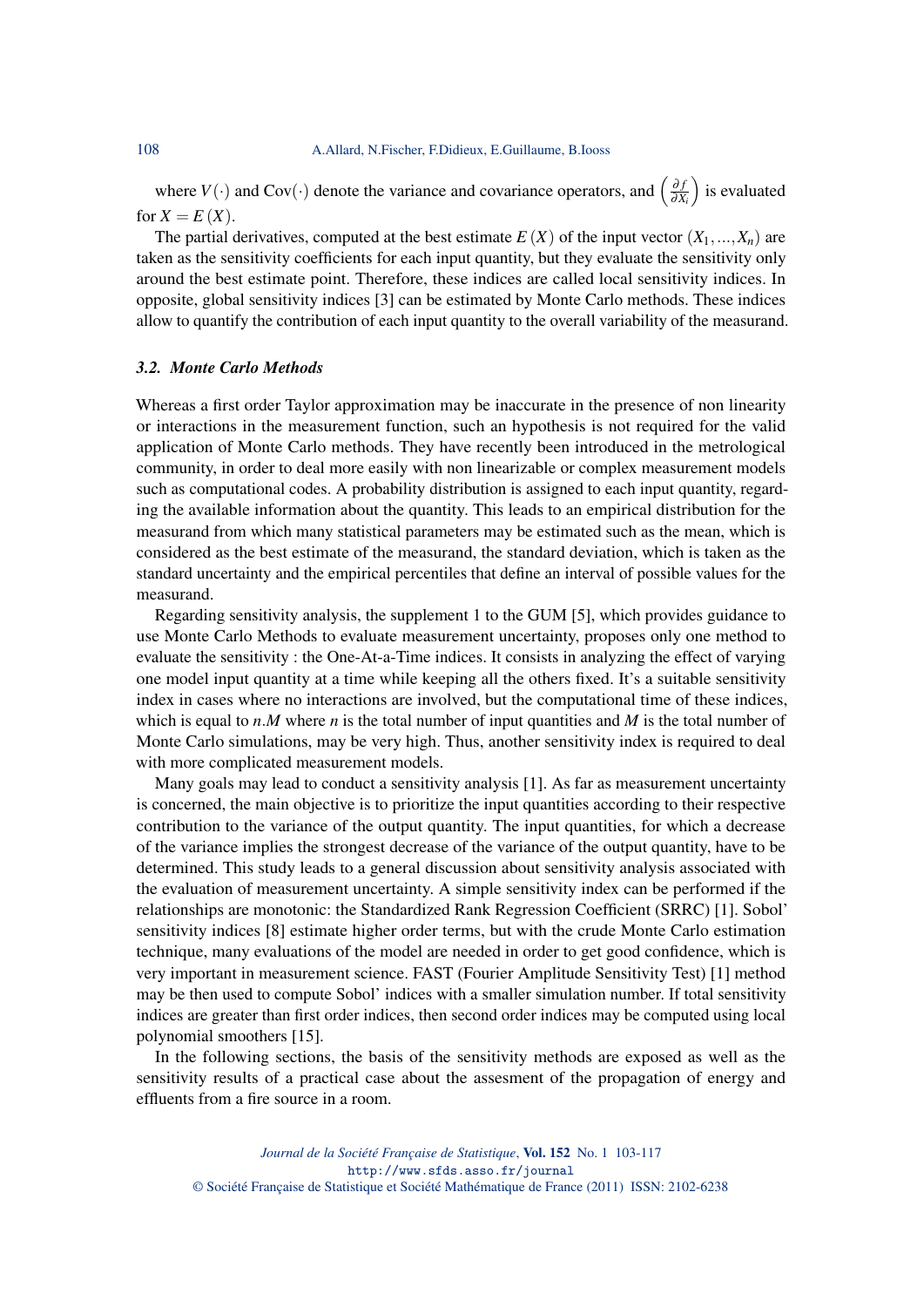#### 4. Sensitivity analysis

#### *4.1. Standardized Rank Regression Coefficient*

A simple idea to estimate the sensitivity of a measurement model may be to estimate the regression model of the output quantity over the input quantities. Indeed, the regression coefficients can be used to provide a suitable measure of sensitivity if the measurement model is linear. The corresponding sensitivity index is called Standardized Regression Coefficient (SRC) [3] and is obtained as :

$$
SRC(X_i;Z) = \beta_i \cdot \sqrt{\frac{V(X_i)}{V(Z)}}
$$
\n(3)

where  $\beta_i$  denotes the regression coefficient associated to the input quantity  $X_i$  in the regression model.

If the relationship is monotonic but non linear, the linear regression has no longer meaning. Nevertheless, in this case, the regression model that can be estimated over the rank values of the quantities involved is linear. Consequently the Standardized Rank Regression Coefficient (SRRC) can be obtained as :

$$
SRRC(X_i;Z) = \beta_i^R \cdot \sqrt{\frac{V(R_{X_i})}{V(R_Z)}}
$$
\n(4)

where  $R_{X_i}$  and  $R_Z$  are respectively the ranks of the input quantity  $X_i$  and the output quantity *Z* and  $\beta_i^R$  denotes the regression coefficient associated to the rank vector  $R_{X_i}$  in the regression model.

Nevertheless, SRRC has to be considered with care. Indeed, such a transformation of the original data implies that the sensitivity which is evaluated in this case is the sensitivity about the model implying the ranked vectors, which is more linear than the original model. As a consequence, first-order effects may be overestimated and the interactions wrongly ignored.

#### *4.2. Sobol' indices*

In order to estimate the sensitivity of an input quantity without any assumption about the measurement function *f*, the decomposition of the variance can be considered:

$$
V(Z) = V[E(Z|X_i)] + E[V(Z|X_i)].
$$
\n(5)

The importance of  $X_i$  on the variance of *Z* lies in the variance of the conditional expectation (VCE) so that it can be measured by the first-order sensitivity index:

$$
S_i = \frac{V\left[E\left(Z|X_i\right)\right]}{V\left(Z\right)}.\tag{6}
$$

The second-order sensitivity index can be defined to take into account interactions between two input quantities:

$$
S_{ij} = \frac{V\left[E\left(Z|X_i, X_j\right)\right] - V\left[E\left(Z|X_i\right)\right] - V\left[E\left(Z|X_j\right)\right]}{V\left(Z\right)}.\tag{7}
$$

*Journal de la Société Française de Statistique*, Vol. 152 No. 1 103-117 http://www.sfds.asso.fr/journal © Société Française de Statistique et Société Mathématique de France (2011) ISSN: 2102-6238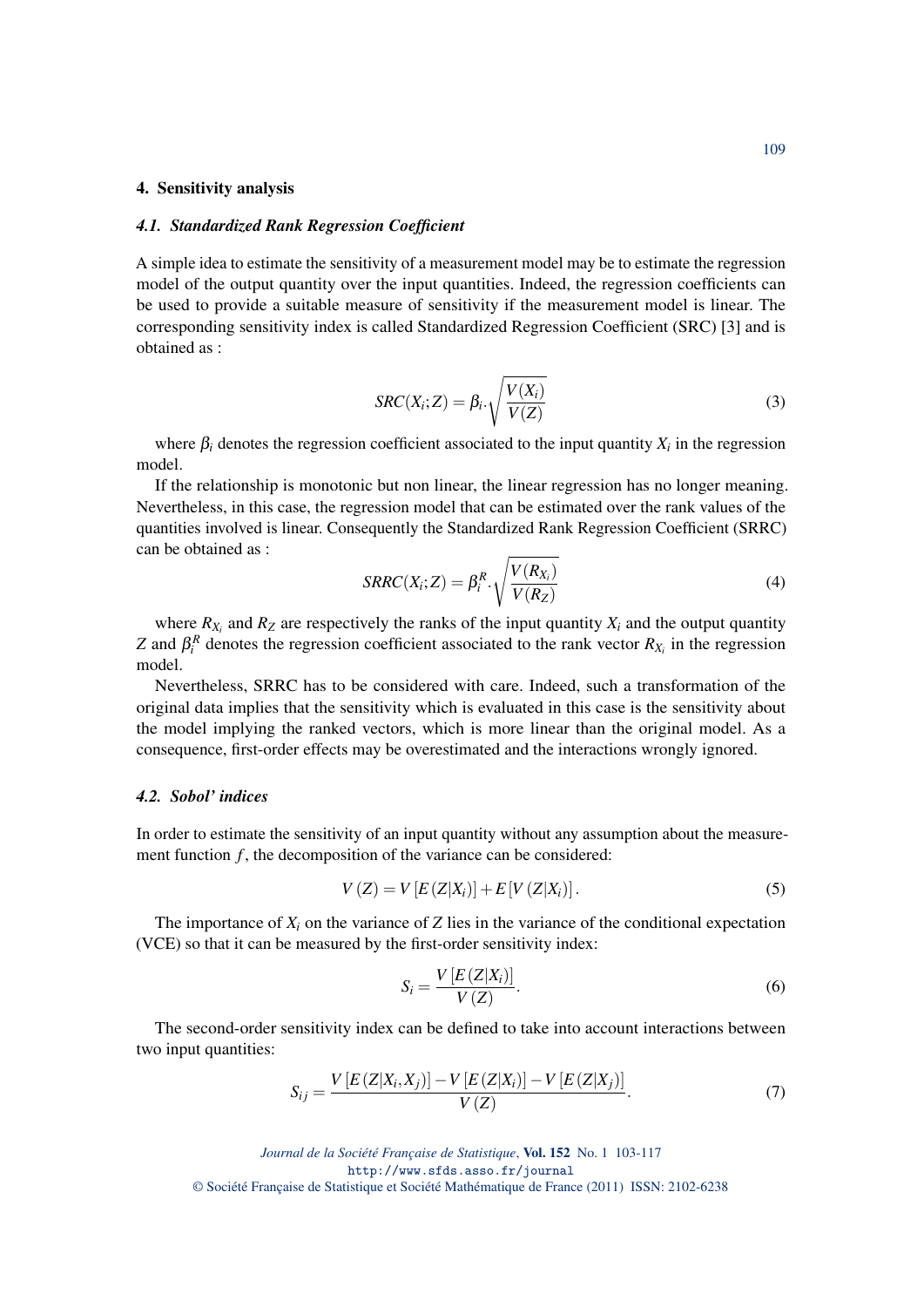Many methods are available to estimate those sensitivity indices, specially the method of Sobol'. Sobol' proposed to estimate the first-order sensitivity indices by the quantity [8]:

$$
\hat{V}[E(Z|X_i)] = \frac{1}{M-1} \sum_{j=1}^{M} f\left(x_1^{(j)}, x_2^{(j)}, ..., x_n^{(j)}\right) \cdot f\left(\tilde{x}_1^{(j)}, \tilde{x}_2^{(j)}, ..., \tilde{x}_{(i-1)}^{(j)}, x_i^{(j)}, \tilde{x}_{(i+1)}^{(j)}, ..., \tilde{x}_n^{(j)}\right) - \hat{f}_0^2
$$
\n(8)

where  $(x_i^{(j)}$  $\binom{(j)}{i}$  *j*=1..*M*,*i*=1..*n* and  $(\tilde{x}_i^{(j)})$  $\binom{n}{i}$  *j*=1.*M*,*i*=1.*n* are two independent samples of the input quantities, and  $\hat{f}_0 = \frac{1}{M} \sum_{j=1}^{M} f(x_1^{(j)})$  $x_1^{(j)}, x_2^{(j)}$  $\binom{j}{2}, \ldots, x_n^{(j)}$  is the estimate of the mean of the output quantity. The total number of evaluations of the measurement function to estimate all the first and second-order sensitivity indices is of the order of  $Mn^2$ . Moreover, in measurements science, the regulation authorities state that the results should be presented with one or two significant decimal digits. In order to obtain such a numerical precision, it is highly recommended to use  $M = 10^6$  Monte Carlo simulations. Considering the computational time cost of one run with CFAST (several seconds), the total required computational time for the estimation of the Sobol's indices would be too high. Two other methods, both based on a decomposition of the variance, are investigated: the FAST method and the local polynomial smoothers.

## *4.3. Fourier Amplitude Sensitivity Test*

The Fourier Amplitude Sensitivity Test (FAST) has been developed by Cukier et al. [11], who shows that a decomposition of the variance of *Y* may be obtained using a Fourier transformation of *f*. The main idea is to switch from a *n*-dimensional problem  $Y = f(X_1,...,X_n)$  to a one-dimensional problem  $Z = h(s)$  using transformation functions  $G_i$  for  $i = 1, ..., n$  so that:

$$
x_i = G_i(\sin(\omega_i s))
$$
\n(9)

where  $\omega_i$  is supposed to be a set of chosen integer angular frequencies,  $s$  is a random variable uniformly distributed over the interval  $[-\pi;\pi]$  and  $G_i$  the suitable transformation function for the random variable *x<sup>i</sup>* . The transformation function must be chosen in order to assign the suitable probability distribution to the input quantity *X<sup>i</sup>* .

By using, the properties of Fourier series [11], an approximation of the variance of *Z* may be obtained by:

$$
V(Z) = 2\sum_{j=1}^{\infty} (A_j^2 + B_j^2)
$$
 (10)

where  $A_i$  and  $B_j$  are the Fourier coefficients and are defined as follows:

$$
A_j = \frac{1}{2\pi} \int_{-\pi}^{\pi} h(s) \cos(js) \, ds \tag{11}
$$

and

$$
B_j = \frac{1}{2\pi} \int_{-\pi}^{\pi} h(s) \sin (js) \, ds. \tag{12}
$$

First order sensitivity indices are computed by evaluating the Fourier coefficients *A<sup>j</sup>* and *B<sup>j</sup>* for the fundamental frequency  $\omega_i$ , for  $i = 1, ..., n$ , and its higher harmonics: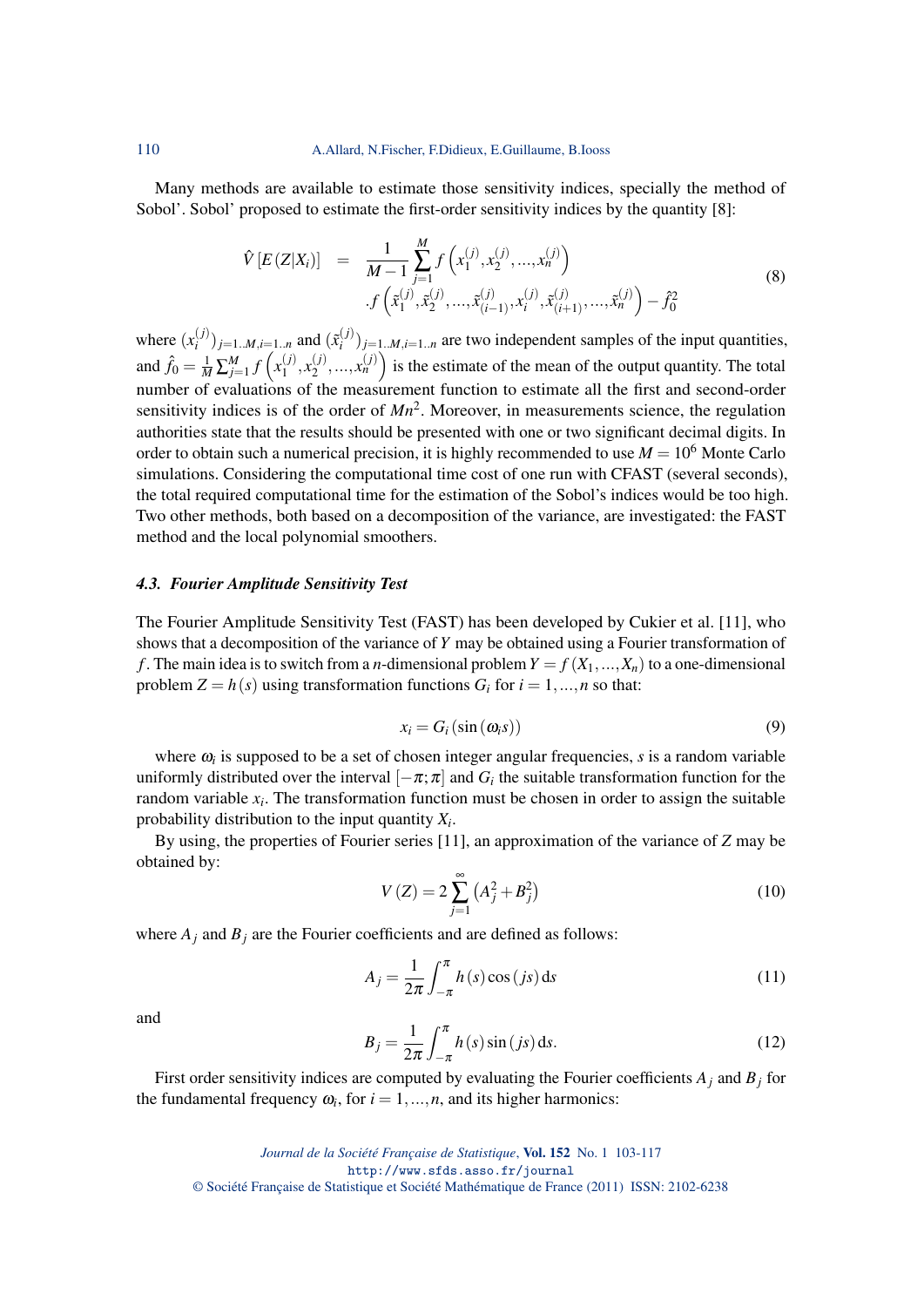$$
111\\
$$

$$
D_{\omega_i} = 2 \sum_{j=1}^{\infty} \left( A_{j\omega_i}^2 + B_{j\omega_i}^2 \right). \tag{13}
$$

As the Fourier amplitudes decrease as *p* increases, this quantity may be estimated by:

$$
\hat{D}_{\omega_i} = 2 \sum_{j=1}^{M} \left( A_{j\omega_i}^2 + B_{j\omega_i}^2 \right)
$$
\n(14)

where *M* is the maximum harmonic considered. The first-order sensitivity index is then:

$$
S_i = \frac{\hat{D}_{\omega_i}}{\hat{D}}\tag{15}
$$

with  $\hat{D} = 2\sum_{j\in\mathbb{Z}-\{0\}} \left(A_j^2 + B_j^2\right)$  is the estimator of the total variance.

A method to compute total order sensitivity indices has been developed [2]. The idea is to evaluate the spectrum at the frequencies ω−*<sup>i</sup>* :

$$
\hat{D}_{\omega_{-i}} = 2\sum_{j=1}^{M} (A_{j\omega_{-i}}^2 + B_{j\omega_{-i}}^2)
$$
\n(16)

and the total sensitivity indices are given by:

$$
TS_i = 1 - \frac{\hat{D}_{\omega_{-i}}}{\hat{D}}.\tag{17}
$$

If the total order sensitivity indices are close to the first order sensitivity indices, it means that higher effects are negligible. Otherwise, second order sensitivity indices should be estimated. To this extend, a method based on local polynomial smoothers, developped by DaVeiga et al. [15] can be used.

#### *4.4. Local polynomial smoothers*

This method considers each single input quantity  $X_i$  relatively to the ouptut quantity  $Z$ . Assuming *X<sup>i</sup>* and *Z* are square integrable, a regression model is used to approximate the measurement function *f* and may be written as:

$$
Z_j = m(X_j) + \sigma(X_j) \varepsilon_j \qquad j = 1, ..., N
$$
\n(18)

where  $m(x) = E(Z|X = x)$ ,  $\sigma^2(x) = V(Z|X = x)$ ,  $\varepsilon_1, ..., \varepsilon_N$  are independent random variables such that  $E(\varepsilon_i|X_i) = 0$  and  $V(\varepsilon_i|X_i) = 1$  and  $N$  is the size of the data fitted.

Local polynomial fitting consists in approximating locally the regression function *m* by a *p*-th order polynomial

$$
m(z) = \sum_{k=0}^{p} \beta_k (z - x)^k
$$
 (19)

*Journal de la Société Française de Statistique*, Vol. 152 No. 1 103-117 http://www.sfds.asso.fr/journal © Société Française de Statistique et Société Mathématique de France (2011) ISSN: 2102-6238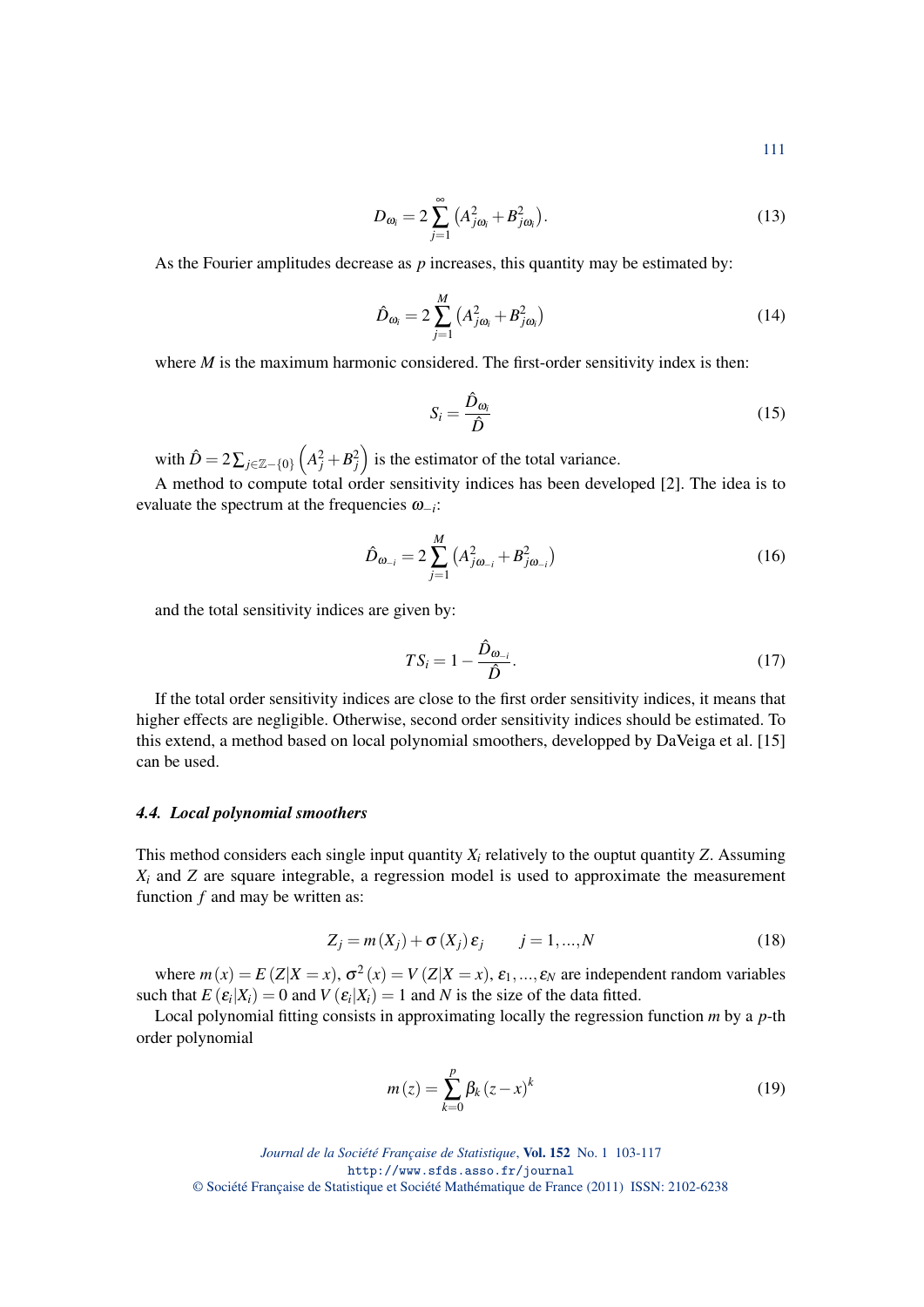for *z* in a neighborhood of *x*. This polynomial is then fitted to the observations by solving the least-squares problem

$$
\min_{\beta} \sum_{j=1}^{N} \left( Z_j - \sum_{k=0}^{p} \beta_k (X_j - x)^k \right)^2 K_1 \left( \frac{X_j - x}{h_1} \right)
$$
 (20)

where  $K_1$  is a kernel function and  $h_1$  a smoothing parameter. The estimate  $\hat{m}(x)$  is then

$$
\hat{m}(x) = \hat{\beta}_0(x). \tag{21}
$$

The first-order sensitivity index is then based on the variance of the estimate  $\hat{m}(x)$ .

Let  $(\tilde{X}_j)_{j=1,\dots,N'}$  be another sample with the same probability distribution as  $X_i$ , the variance of the conditional expectation can be estimated by

$$
\hat{T}_1 = \frac{1}{N'-1} \sum_{j=1}^{N'} \left( \hat{m} \left( \tilde{X}_j \right) - \hat{\overline{m}} \right)^2 \tag{22}
$$

where  $\hat{\overline{m}} = \frac{1}{N'} - \sum_{j=1}^{N'} \hat{m} (\tilde{X}_j).$ 

The estimator of the first-order sensitivity index [15] is then obtained as:

$$
\hat{S}_1 = \frac{\hat{T}_1}{\hat{\sigma}_Z^2} \tag{23}
$$

where  $\hat{\sigma}_Z^2$  is the estimator of the total variance.

Second-order indices can also be performed when considering a regression model with two dependent variables  $X_i$  and  $X_j$ . The VCE to  $X_i$  and  $X_j$  can be estimated

$$
\hat{T}_{ij} = \frac{1}{N'-1} \sum_{k=1}^{N'} \left( \hat{m} \left( \tilde{X}_{ki}, \tilde{X}_{kj} \right) - \hat{m} \right)^2.
$$
 (24)

Such an estimation takes into account the interaction effect between  $X_i$  and  $X_j$ , as well as the individual effects of the two input quantities. In order to estimate the interaction effect alone, the individual effects have to be characterized and subtracted to this quantity. Then, the second-order effect is:

$$
\hat{S}_{ij} = \frac{\hat{T}_{ij} - \hat{T}_i - \hat{T}_j}{\hat{\sigma}_Z^2}.
$$
\n(25)

#### 5. Results

We apply now the sensitivity analysis methods previously described to the fire simulation model CFAST.

We consider three output quantities:

- Maximal Upper Layer Temperature (*ULTemp*), with a criterion at 206 °C. Beyond this point, the radiant flux from smoke and hot gases exceeds what body temperature regulation system can cope;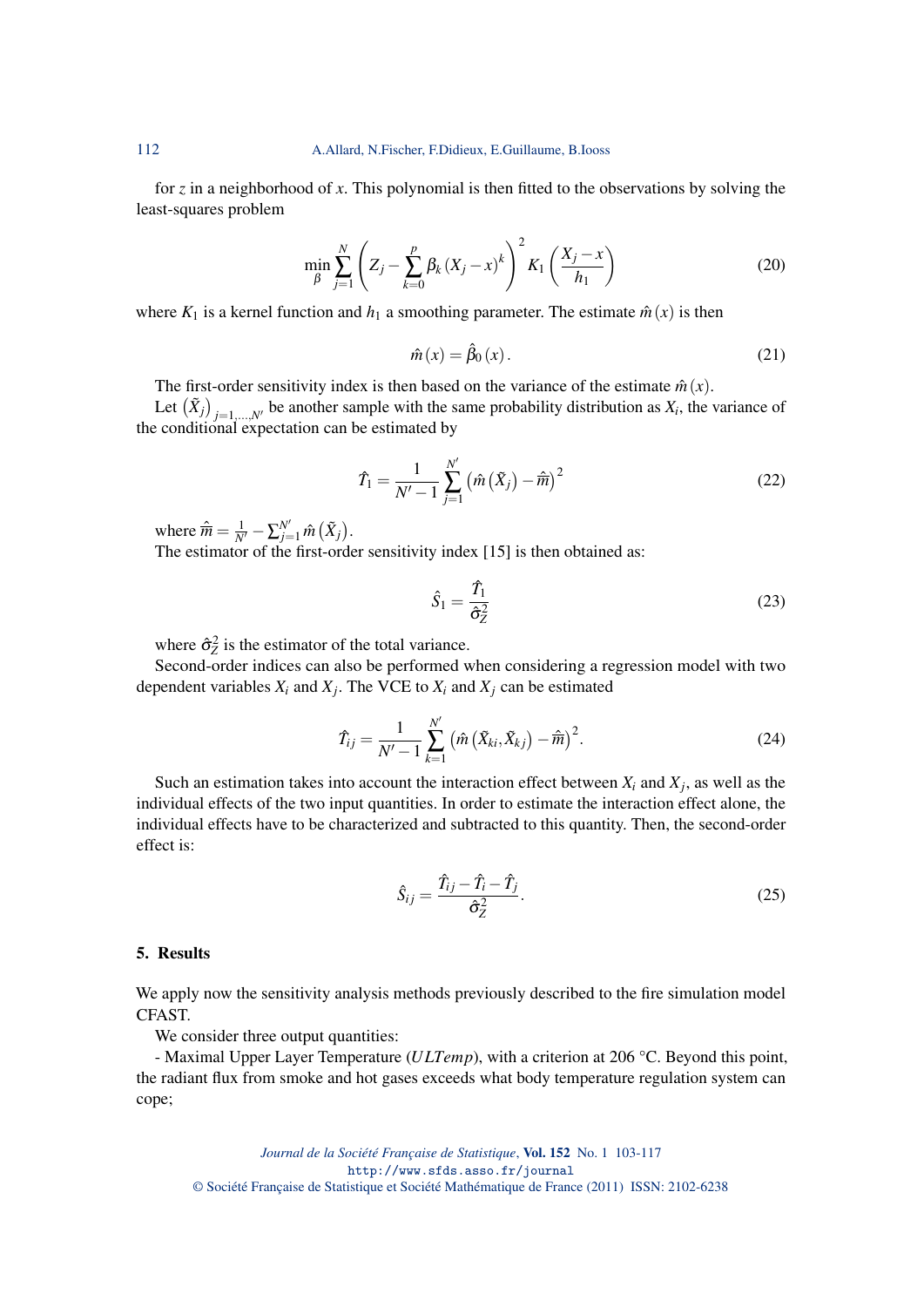TABLE 1. *Summary statistics for the three output quantities*

| Effect        | Mean value | Standard error | $2.5\%$ percentile | 97.5% percentile |
|---------------|------------|----------------|--------------------|------------------|
| <b>ULTemp</b> | 156.0      | 67.4           | 37.6               | 288.9            |
| <b>LLTemp</b> | 29.5       | 10.9           | 16.8               | 56.1             |
| LHeight       |            | .0             | 2.0                | 5.92             |

TABLE 2. *First order sensitivity indices for the maximal upper layer temperature*

| $Y_1 =$ Maximal U pper Layer Temperature (ULTemp) |             |             |                  |
|---------------------------------------------------|-------------|-------------|------------------|
| Effect                                            | <b>SRRC</b> | <b>FAST</b> | Local Polynomial |
| <b>Text</b>                                       | 0.02        | 0.03        | 0.02             |
| Tint                                              | 0.00        | 0.00        | 0.00             |
| S                                                 | 0.10        | 0.10        | 0.11             |
| H                                                 | 0.04        | 0.04        | 0.04             |
| Hair                                              | 0.01        | 0.01        | 0.01             |
| Wair                                              | 0.00        | 0.00        | 0.00             |
| Af                                                | 0.80        | 0.74        | 0.75             |
| Qf                                                | 0.04        | 0.04        | 0.04             |

- Maximal Lower Layer Temperature (*LLTemp*), with a criterion at 60 °C. Beyond this point, evacuation is greatly compromised, due to a failure of thermal regulation of the body;

- Minimal Layer Height (*LHeight*), with a criterion at 1.80 m, lowest accepted bound for the smoke in the French regulation.

150000 iterations of a Monte Carlo simulation have been performed to obtain the summary statistics (Table 1) and an empirical distribution of the three output quantities.

The total number of Monte Carlo simulations for the estimation of the SRRC and the local polynomial smoother is 150000. The sample size (1025 evaluations for each input quantity, hence a total of 8200 simulations) and the set of frequencies used for the computation of FAST indices are given by Saltelli et al. [2] . The local polynomial smoothers have been estimated over 30 samples (each containing 5000 simulation points) of the total set of 150000 values, which enables us to estimate average sensitivity indices associated to a standard deviation over the 30 samples. The maximal standard deviation of the local polynomial smoother indices is 0.02. The first order sensitivity indices are detailed in Table 2, Table 3 and Table 4 and the most important second order sensitivity indices, computed from the local polynomial smoothers are presented in Table 5.

The area of the fire source is the main input quantity to explain the variance of the maximal upper layer temperature. The higher the fire source area is, the higher the upper layer temperature is. The area of the room is the second influent input quantity. The smallest the room is, the higher the upper layer temperature is. This is in accordance with common sense: for a given size of room with its smoke vents and openings, raising the fire heat release rate means raising the energy input in the system. If the fire is big enough, only a part of this rise is dealt by the smoke vents and the openings: the energy output is also raised, but not as much as the energy input. Consequently the temperature of the hot layer is raised. Considering a given fire, raising the surface area of the building means also raising the surface area of the smoke vents. This means more heat is extracted from the system, therefore a lower temperature for the hot upper layer.

Regarding the lower layer temperature, the main effect comes from the outside temperature,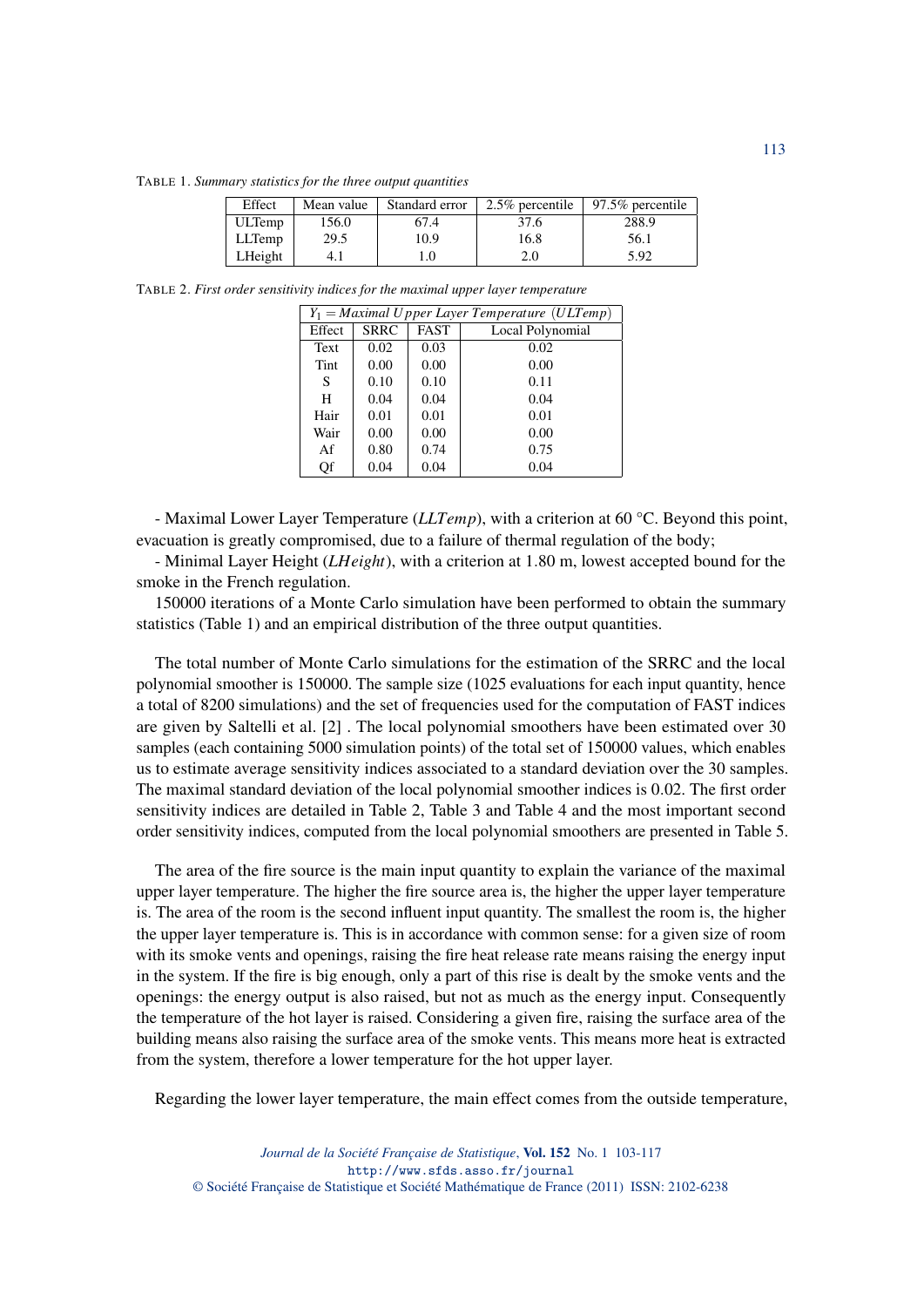| $Y_2 =$ Maximal Lower Layer Temperature (LLTemp) |      |             |                  |
|--------------------------------------------------|------|-------------|------------------|
| <b>SRRC</b><br>Effect                            |      | <b>FAST</b> | Local Polynomial |
| <b>Text</b>                                      | 0.71 | 0.66        | 0.61             |
| Tint                                             | 0.07 | 0.02        | 0.02             |
| S                                                | 0.02 | 0.02        | 0.02             |
| H                                                | 0.01 | 0.00        | 0.01             |
| Hair                                             | 0.02 | 0.02        | 0.03             |
| Wair                                             | 0.01 | 0.01        | 0.01             |
| Af                                               | 0.16 | 0.11        | 0.15             |
| Qf                                               | 0.01 | 0.01        | 0.01             |

TABLE 3. *First order sensitivity indices for the maximal lower layer temperature*

and, to a lower extent, from the area of the fire source. In a well ventilated fire, smoke and hot gases are extracted from the building in its upper part, and fresh air enters the building feeding the lower part, with a direct influence on its temperature. Energy exchanges also exist between the hot upper layer and the cold lower layer, which means the fire size have an indirect influence on the lower layer temperature. The size of the opening of the building (*Hair*, *Wair*) was felt to have a fair influence on the lower layer temperature, at least on first intuition : a bigger opening could allow more external air to enter, thus influencing the temperature of the cold layer. However, this is not the case, and may be explained considering aeraulic fluxes: whatever the dimensions of the opening are, its area is largely in excess to ensure a proper ventilation. Changing the area of the opening in the chosen range consequently poorly impacts the quantity of fresh air entering the building, which, in this study where external wind is not taken into account, is driven by the fire needs. This can be checked using Pettersson's relation. It allows to calculate the maximum rate of heat release that can be obtained at steady state in a single volume (eg a room), considering the maximum flux of combustive that can enter through an opening to sustain the combustion. This relation is: √

$$
\dot{m}_{air} = 0.5 \times S_{air} \times \sqrt{H_{air}} \tag{26}
$$

where  $\dot{m}_{air}(kg/s)$  is the entering air mass flux,  $S_{air}$  the surface  $(m^2)$  of the opening and  $H_{air}$  its height (*m*). the entering oxygen mass flux can be deduced knowing the mass ratio of oxygen in air is about 0.23:

$$
\dot{m}_{O_2} = 0.23 \times \dot{m}_{air}.\tag{27}
$$

Finally, the heat release rate can be deduced using the Thornton factor (13100 kJ.kg<sup>-1</sup>: 13100 kJ are released when 1 kg of  $O_2$  is consumed). This factor is valid at  $\pm 5$  % for most usual combustible materials, thus giving a good estimation of heat release rate. The smallest opening is about 7 m with a height of 2 m, which leads to an oxygen mass flux of about  $0.22 \text{ kg.s}^{-1}$  and a heat release rate of about 17.5 MW. This value is near with the maximum heat release rate considered in the study (18 MW): the smallest opening is big enough to let air enter from outside as the most intense fire requires it.

Nevertheless, on a pragmatic point of view, even if the width of the opening does not here affect the dynamic of the fire nor is an influent parameter on the lower layer temperature, one should not forget that wide openings globally ensure a better evacuation for people.

Three input quantities have to be carefully considered regarding the minimal layer height: the area of the room, the height of the air opening and the area of the fire source. For a given fire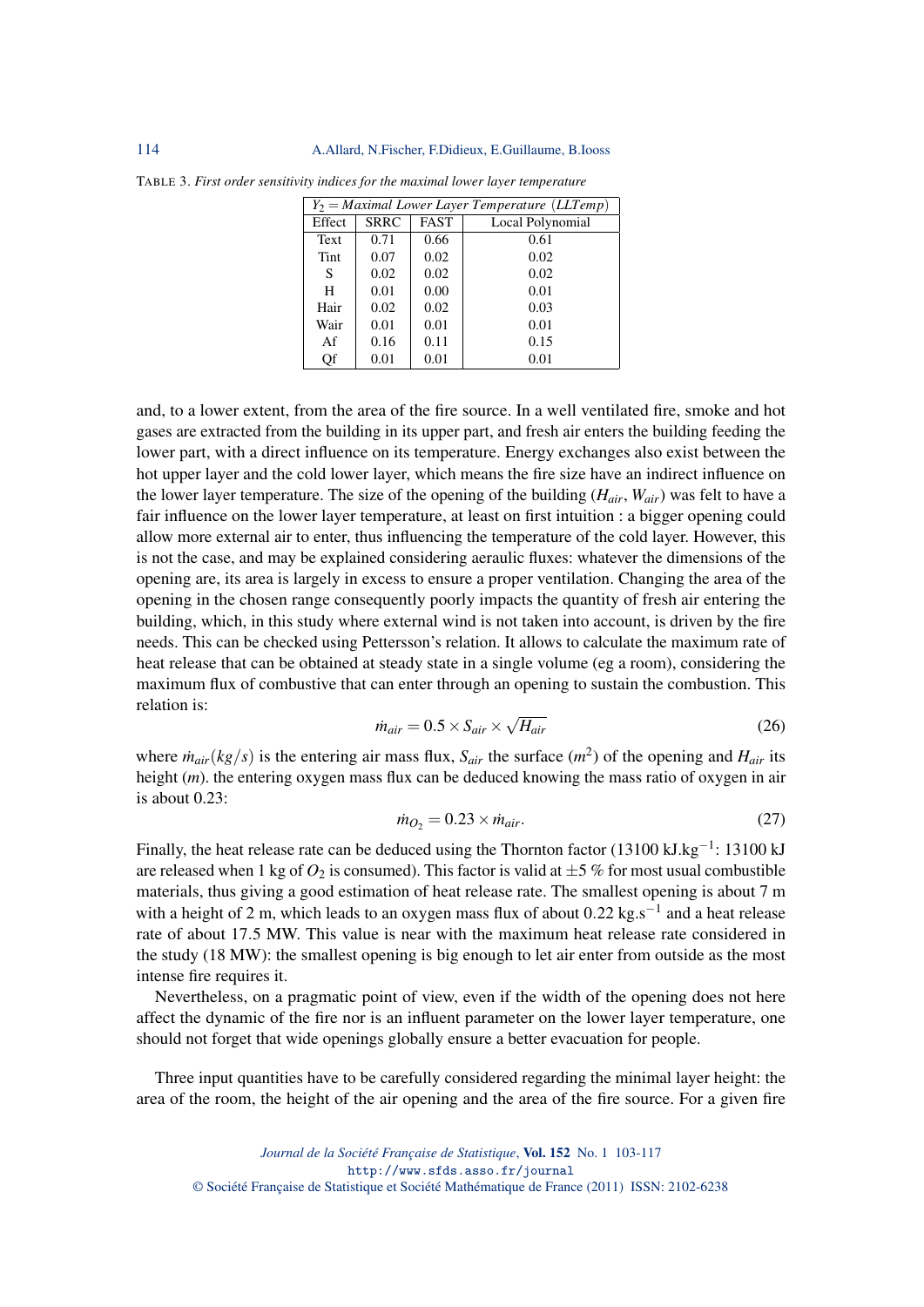TABLE 4. *First order sensitivity indices for the minimal layer height*

| $Y_3 =$ Minimal Layer Height (LHeight) |             |             |                  |  |
|----------------------------------------|-------------|-------------|------------------|--|
| Effect                                 | <b>SRRC</b> | <b>FAST</b> | Local Polynomial |  |
| Text                                   | 0.08        | 0.10        | 0.07             |  |
| Tint                                   | 0.00        | 0.00        | 0.00             |  |
| S                                      | 0.33        | 0.27        | 0.28             |  |
| H                                      | 0.09        | 0.07        | 0.08             |  |
| Hair                                   | 0.23        | 0.18        | 0.19             |  |
| Wair                                   | 0.00        | 0.01        | 0.01             |  |
| Af                                     | 0.25        | 0.19        | 0.20             |  |
| Of                                     | 0.01        | 0.01        | 0.01             |  |

TABLE 5. *Most important second order sensitivity indices, based on local polynomial smoothers*

| Second order sensitivity indices                  |            |      |      |  |
|---------------------------------------------------|------------|------|------|--|
| LLTemp<br>LHeight<br><b>ULTemp</b><br>Interaction |            |      |      |  |
| $S^*AF$                                           | 0.03       |      |      |  |
| Text*Af                                           | 0.01       | 0.04 |      |  |
| $S*H$                                             |            |      | 0.02 |  |
| $S*Hair$                                          | $\rm 0.01$ |      | 0.03 |  |

source, smoke will be more prone to reach head level in small volumes with small openings than in bigger ones with larger openings, where more smoke is naturally extracted.

For each quantities of interest, it appears that the total indices and not significantly different to the first-order indices. Consequently, the second order indices are not significant given the input parameters of the study.

## 6. Discussion

In this study, three simple criteria have been considered to assess fire safety and the ability for people to escape in case of a fire. Four input parameters have been found of major influence on the output quantities related to these criteria. One is fire related (surface area, on which highly depends the global heat release rate of the fire), one is meteorologically induced (outside temperature), while the other ones are building related (size of the studied volume, size of the opening). As no action can be taken against outside temperature, this study points towards two ways of action to raise fire safety:

- ensure fire is controlled as much as possible and not allowed to reach an unacceptable level, through choosing materials with a better reaction to fire, or active suppression means as examples;

- design the building to better evacuate smoke and with volumes high enough to prevent smoke to come at head level too soon.

However, fire safety issues should be considered at a higher and more global level than this study case allowed to. Thermal and toxic effects of fire on people are known to interact while they have been considered separately here, and no consideration about dose effects have been taken into account. Considering the number of parameters to be taken into account, a holistic approach is highly recommended, where the tools used in this study are only a part of the global reflection that considers the problem as a whole.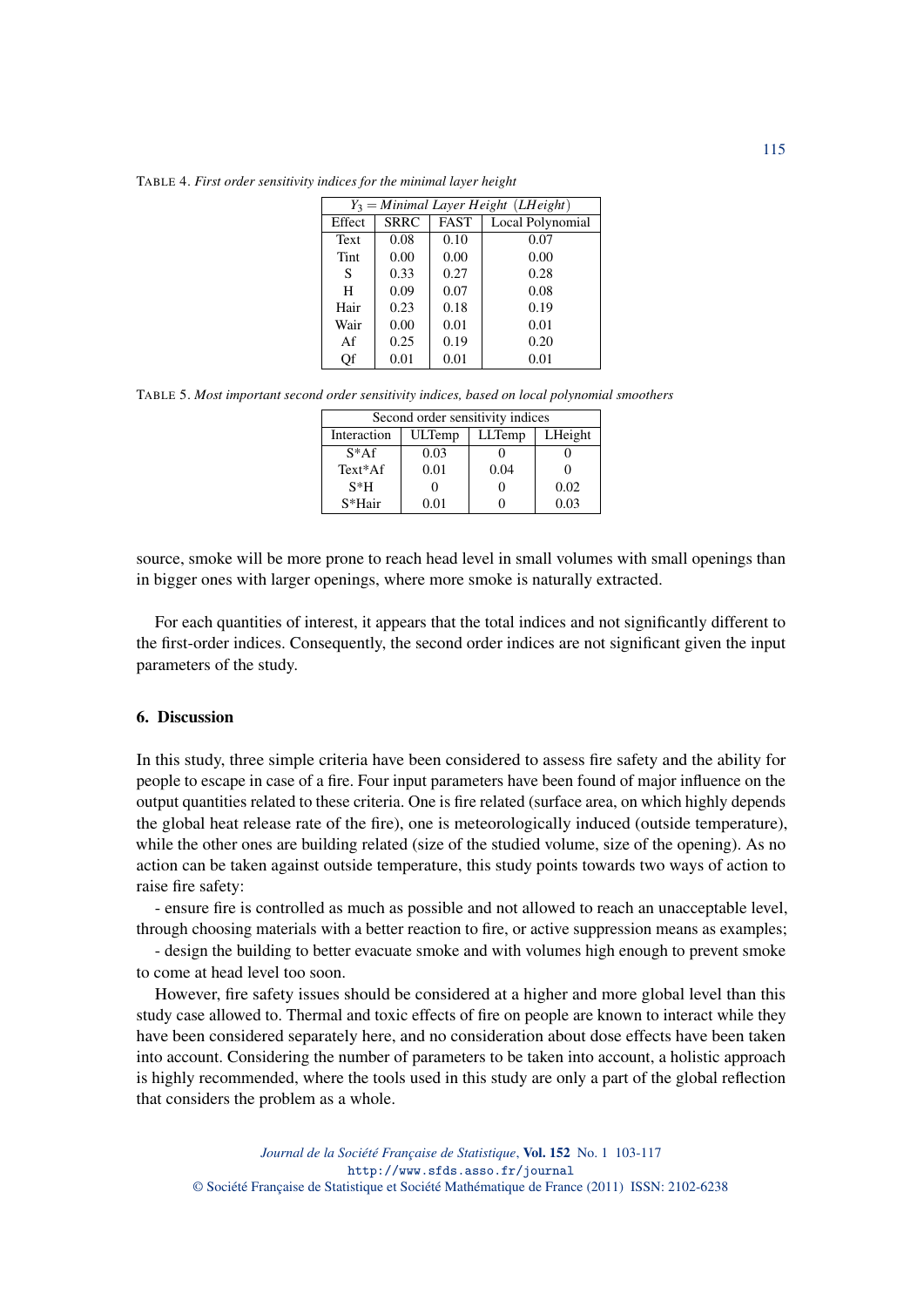## 116 A.Allard, N.Fischer, F.Didieux, E.Guillaume, B.Iooss

Nevertheless, the statistical analysis performed in the present study is an important first step: it shows that useful help can be obtained through the use of statistical tools, at a reasonable computational cost, to point out influent parameters. With improvement in the method to take into account higher complexity, this kind of analysis could answer to legitimate "what if ?" questions. This might lead to decision making tools helping in the design process of a building or its smoke control system, and finally raise fire safety at a higher level.

#### 7. Conclusion

The fire simulation exposed in this paper is surrounded by a normative context [9] in the field of measurement science, accompanied by an investigation of the measurement uncertainty taken as the variance of the output quantity. Thus, this study leads to the identification of the most important input quantities regarding the variance of the three quantities of interest that allow to evaluate if the evacuation paths remain practicable in case of a fire. Particularly, the surface of the fire appears to be important to explain the variance of the maximal upper layer temperature, the outside temperature appears to be the most important input quantity to explain the variance of the minimal lower layer temperature and both the surface of the room, the height of the openings and the surface of the fire appear to be important to explain the variance of the minimal layer height. If the sensitivity indices used for the purpose of this study are well known in the scientific community, they are quite new in the context of measurement uncertainty. In measurement science, people are used to perform a local sensitivity index based on the partial derivatives, associated to a propagation of measurement uncertainty using the Taylor quadratic approximation. The first goal of this study is then to introduce these methods in order to improve the knowledge on the measurement processes in many other fields than fire engineering [1].

Moreover, the regulation authorities state that the evacuation paths have to remain practicable. For these three quantities, it is then possible to define a threshold that ensures that the requirement is fulffilled. It seems then interesting to estimate the probability of failure of each paramater, associated to a sensitivity analysis that would point out the input quantities that are the most important when the parameters of interest are close to their threshold. For example, FORM-SORM methods [14] may then be used to this aim, which will be the subject of our future work.

#### References

- [1] A.Saltelli, K.Chan, and E.M.Scott. *Sensitivity Analysis*. Wiley, 2000.
- [2] A.Saltelli, S.Tarantola, and K.Chan. A quantitative, model independant method for global sensitivity analysis of model output. *Technometrics*, 41(1):39–56, 1999.
- [3] B.Iooss. Revue sur l'analyse de sensibilité globale de modèles numériques. *Special Issue on Stochastic methods for Sensitivity Analysis of the Journal of the French Society of Statistics*, submitted.
- [4] BIPM, IEC, IFCC, ISO, IUPAC, IUPAP. *Evaluation of measurement data Guide to the expression of Uncertainty in Measurement*, 1995.
- [5] BIPM, IEC, IFCC, ISO, IUPAC, IUPAP. *Evaluation of measurement data supplement 1 to the Guide to the expression of Uncertainty in Measurement - Propagation of distributions using a Monte Carlo method*, 2008.
- [6] Documentation BATISS, Arrêté du 22 mars 2004. *Instruction technique n°246 relative au désenfumage dans les établissements recevant du public, Annexe pour le calcul du taux alpha*, 2004.
- [7] E.Guillaume. *Effets du feu sur les personnes. Synthèse bibliographique*. LNE report, July 2006. http://www.lne.fr/publications/guides-documents-techniques/rapport-effets-feu-personnes-eric-guillaume.pdf.

*Journal de la Société Française de Statistique*, Vol. 152 No. 1 103-117 http://www.sfds.asso.fr/journal

© Société Française de Statistique et Société Mathématique de France (2011) ISSN: 2102-6238